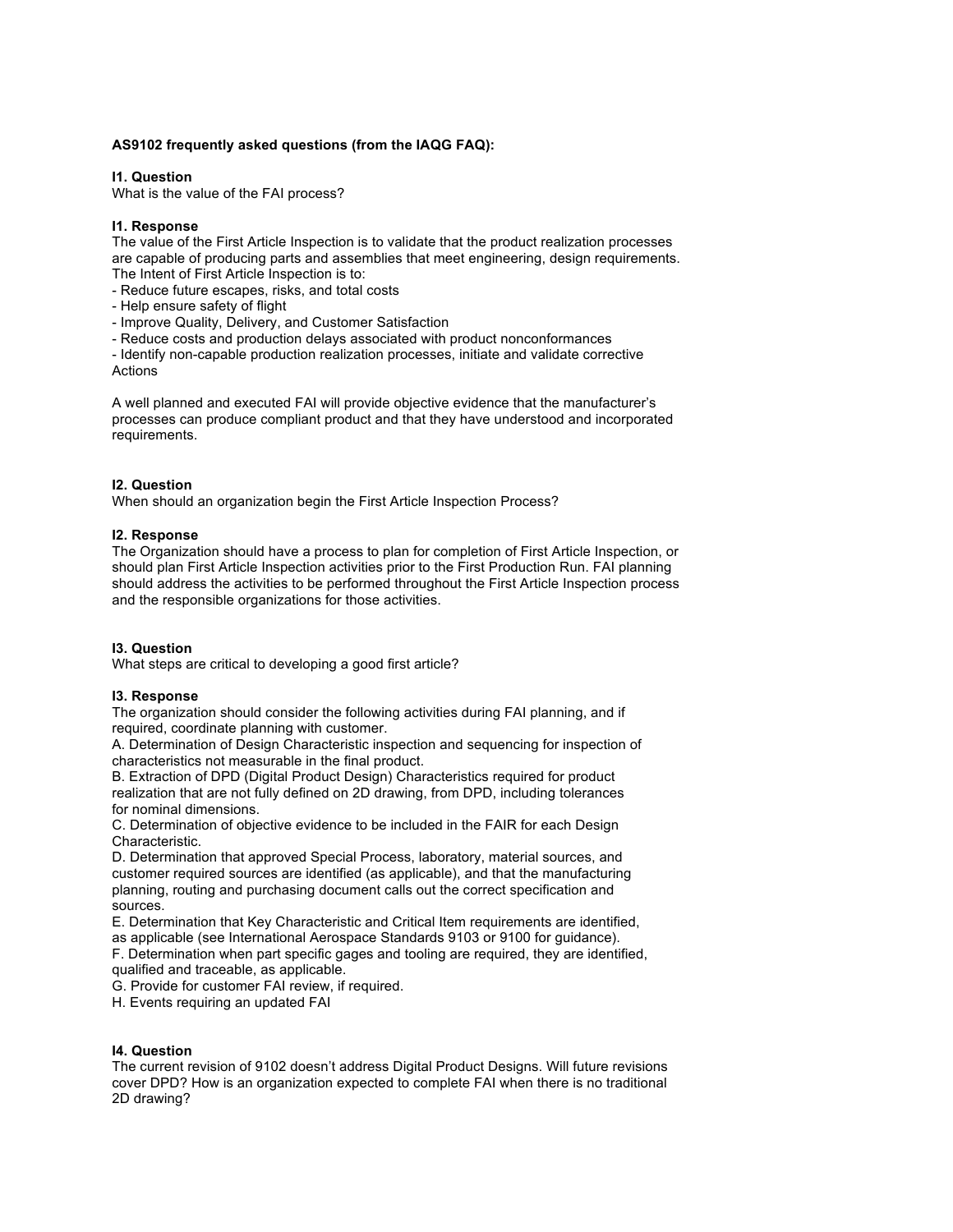### **I4. Response:**

The next revision will address DPD. When design requirements are in a DPD format and traditional 2D drawing information is not available for all applicable design requirements, DPD design characteristics required for product realization should be extracted, verified, and included in the First Article Inspection Report. To complete the FAI the organization should:

- Establish a process to extract the applicable DPD design characteristics.

- Extract the DPD design characteristics required for product realization.

- Ensure the production, inspection, and operations requiring verification have been completed as planned to achieve DPD design characteristics.

### **I5. Question:**

Does the IAQG have additional FAI support materials?

#### **I5. Response:**

Examples can be found in chapter 7.2 of the SCMH (Supply Chain Management Handbook). The SCMH is posted on the IAQG website. The URL is: http://www.sae.org/iaqg/handbook/scmhtermsofuse.htm **Table:**

### A. Forms Usage

- B. When to Perform an FAI
- C. Standard Catalog Hardware (SCH) (COTS)
- D. Similar Parts
- E. Purchase Order Requirements
- F. General Questions

### **A. Forms Usage**

### **A1. Question:**

Are requirements defined as "CR" in the forms ( 1-3 ) to be filled only when there is a special requirement from the customer or, always filled when applicable?

### **A1. Response:**

"Special requirement from the customer" is only an example of Conditionally Required (CR) items must be filled in when "applicable". For example, not all parts have a serial number but when they do you must fill in that block (form 1 block 3). The same is true for the other "CR" blocks. When not applicable or required by engineering, leave them blank or write N/A.

#### **A2. Question:**

What are some examples entries for form 1, field 9 (required field)?

### **A2. Response:**

The intent is to provide linkage to the planning/router that was used during the manufacture of the FAI part/assembly. Some companies track parts with a production control number and a "router issue number". Production control numbers are usually for cost collection and order tracking and router issue can be directly correlated to the router. You may use anything that provides linkage to the exact router/planning used during FAI.

### **A3. Question:**

Form 1 Field #9: Manufacturing Process Reference. Please elaborate on what is required?

#### **A3. Response:**

The purpose of field 9 on form 1 is to provide traceability from the FAI part to the router/planning used to manufacture the part. Any number or reference that provides that traceability is acceptable.

# **A4. Question:**

**Are the forms in the standard examples or are they mandatory?**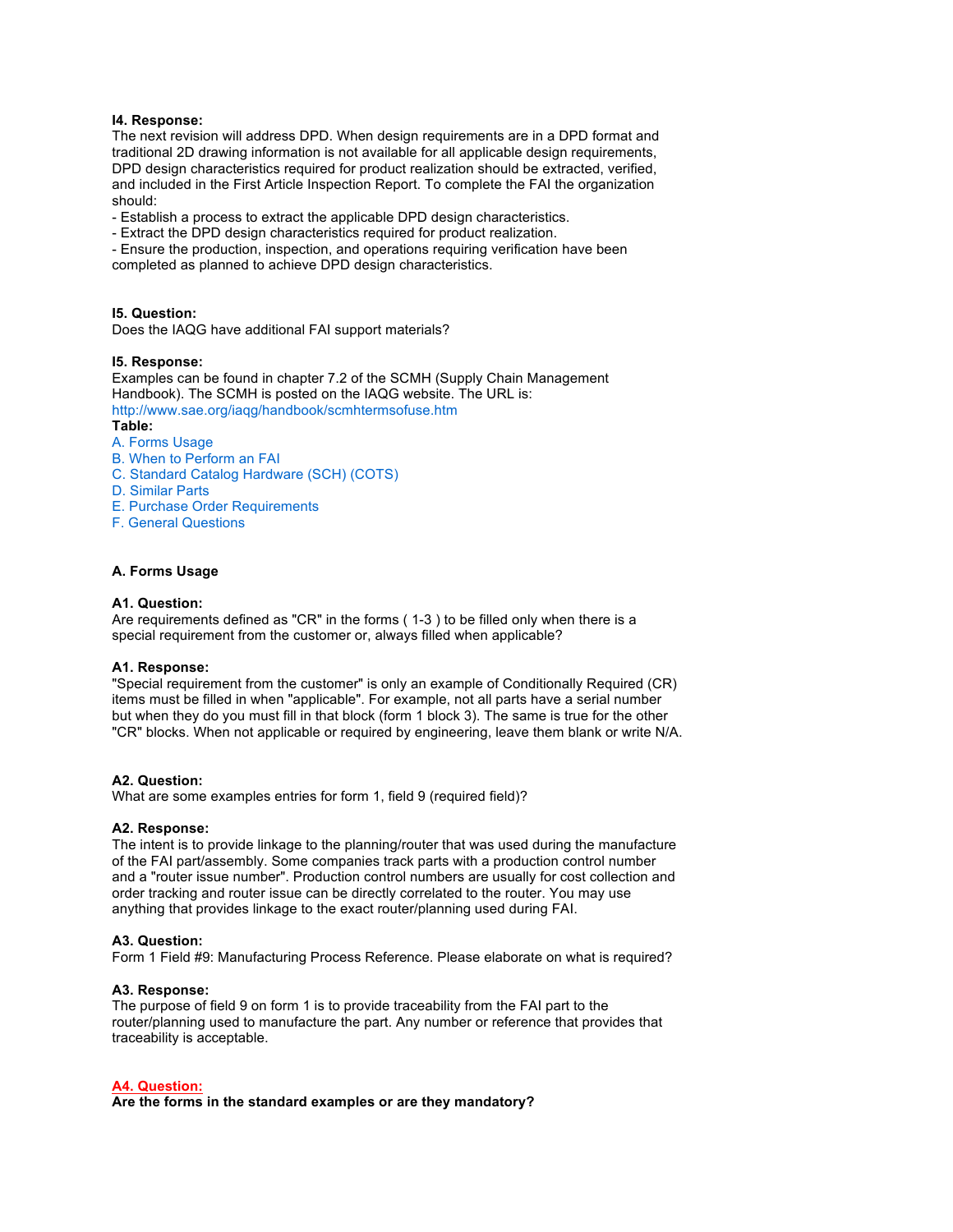### **A4. Response:**

**You may create your own forms but they must require the same information as the forms provided and must be numbered with the same box numbers. See 5.5.1..... Forms other than those contained in the Appendix may be used; however they must contain all "Required" and "Conditionally Required" information and have the same field reference numbers.**

#### **A5. Question:**

**Can parts lists, reports and other records be noted on the forms and attached rather than copying all the data onto the forms?**

#### **A5. Response:**

**Yes, you may reference the attachments on the forms and attach parts lists, reports etc. You may also attach drawings to form 3 and note the drawing on the form as long as the characteristics and results are clearly identified on the drawing. Any efficient, time saving method is acceptable but you must maintain clear traceability and the data on the attachments must be verified.**

**When automated inspection tooling produces measurement results, those results may be referenced on form 3, identified as pass/fail, and attached when:**

**- The characteristic numbers on form 3 are clearly linked in the attached report**

**- The results in the attached reports are clearly traceable to the characteristic numbers on form 3.**

**- The results are directly comparable to the Design Characteristic. E.G., coordinate data alone would not be acceptable for a positional tolerance; the results should show the actual positional value.**

#### **A6. Question:**

Form 1 Field #9: Manufacturing Process Reference. Please elaborate on what is required?

#### **A6. Response:**

The purpose of field 9 on form 1 is to provide traceability from the FAI part to the router/planning used to manufacture the part. Any number or reference that provides that traceability is acceptable. (moved as A3, because of related topic)

#### **A7. Question:**

How should multiple pages of forms be numbered?

#### **A7. Response:**

Each form is to numbered independent of the others. The reason for three forms is that in some companies, different people or organizations fill out the different forms. It is acceptable to combine them.

#### **A8. Question:**

**Can an electronic signature be used in block 19 of form 1?**

#### **A8. Response:**

**An electronic signature is acceptable as long as it is acceptable within your Quality management system. The Quality management system must define electronic signature usage and control.**

#### **A9. Question:**

Form 1 block 14 - What does baseline mean?

#### **A9. Response:**

This refers to the previous FAI part number, or approved configuration, including revision level, to which a partial FAI is performed. An example of an approved configuration could be a part produced prior to the requirement of this standard.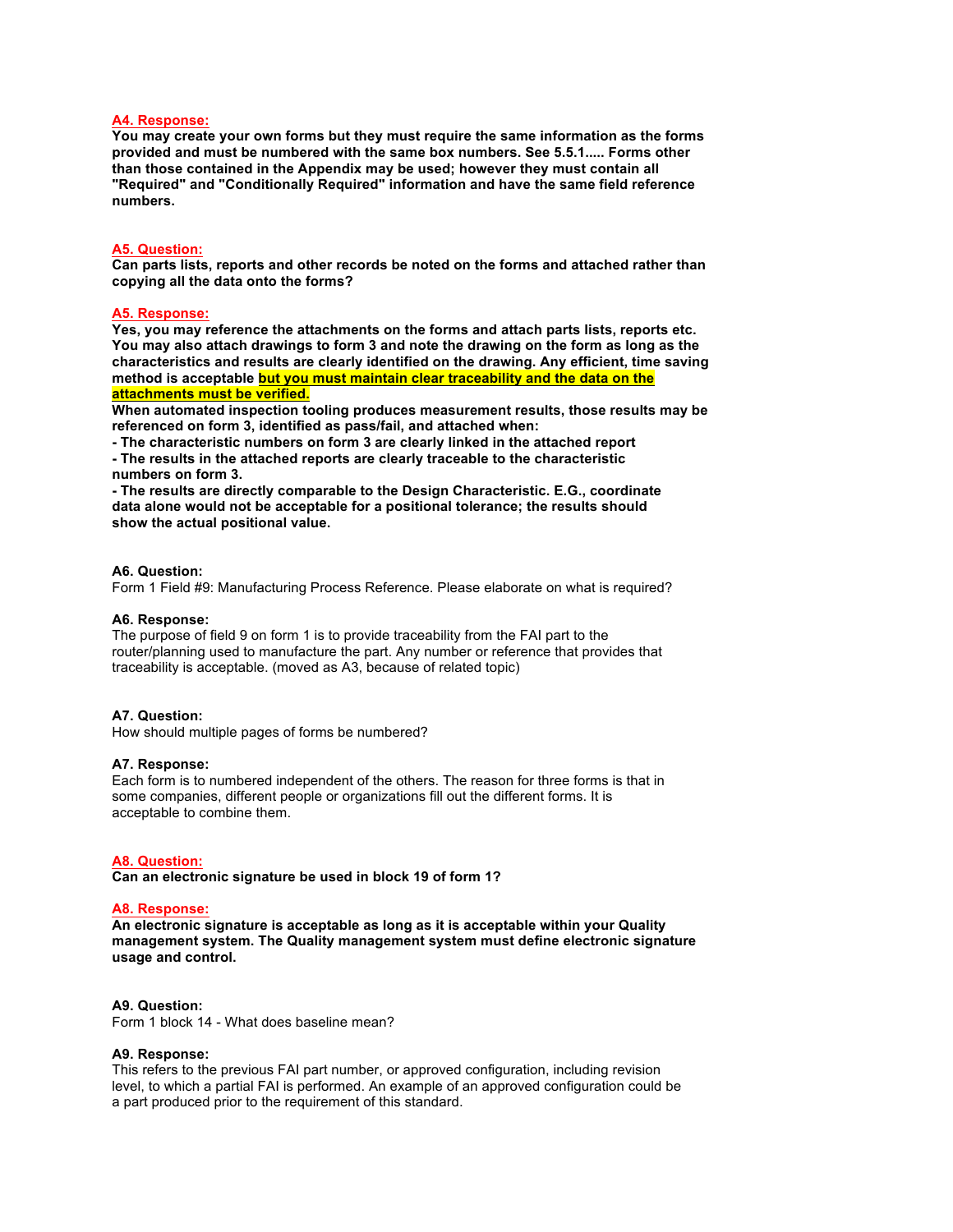# **A10. Question:**

Can a part produced prior to the application of this standard, be a Baseline Part Number without clear evidence of each design characteristic?

### **A10. Response:**

Even if there is no FAIR or detail verification data for each design characteristics (e.g., numerical data), it can be considered a Baseline Part number, as long as the product had already been verified, produced and addressed as conforming product. See Question B9.

### **A11. Question:**

Form 2 box 7 - What should be entered in this field?

### **A11. Response:**

Block 7 on form 2 is an optional field. Some companies have special codes for different processes and require an entry in this field. If you or your customer has no special code, leave the block blank or mark it N/A.

### **A12. Question:**

If using electronic forms and have multiple pages, what fields are required on subsequent pages for each form?

### **A12. Response:**

If you are using electronic forms, you can just add rows and additional sheets won't be required. If you are converting the forms to paper and need additional pages, follow the note at the top of the forms instructions: "NOTE: Fields 1-4 are repeated on all forms for convenience and traceability." Repeat fields 1-4 on each additional sheet.

### **A13. Question:**

What is the purpose of block 14 on form 3?

### **A13. Response:**

Form 3 Box 14 is an optional field for the user to add columns and information that are in addition to the requirements of the standard. Since it is optional and at your discretion, you may add columns and titles for those columns as you see fit. You may not rearrange or change any other portion of the form.

### **A14. Question:**

What are "characteristic designators" for form 3 box 7?

#### **A14. Response:**

"Characteristic designators" are identified on engineering documents. Applicable design engineering also establishes definitions of those designators (including major/minor characteristics, key characteristics, structural characteristics, etc.). 9102 cannot provide these definitions.

#### **A15. Question:**

Where are instructions for filling out the 9102 forms?

# **A15. Response:**

Instructions for completing each field in the 9102 forms are contained within 9102. To comply with the standard, you should have an internal procedure defining your method. You can purchase 9102 in many languages from approved publishers like SAE, SJAC & ASDSTAN.

# **B. When to Perform an FAI**

# **B1. Question:**

When a lapse in production of 2 or more years occurs, is a Full or Partial FAI required?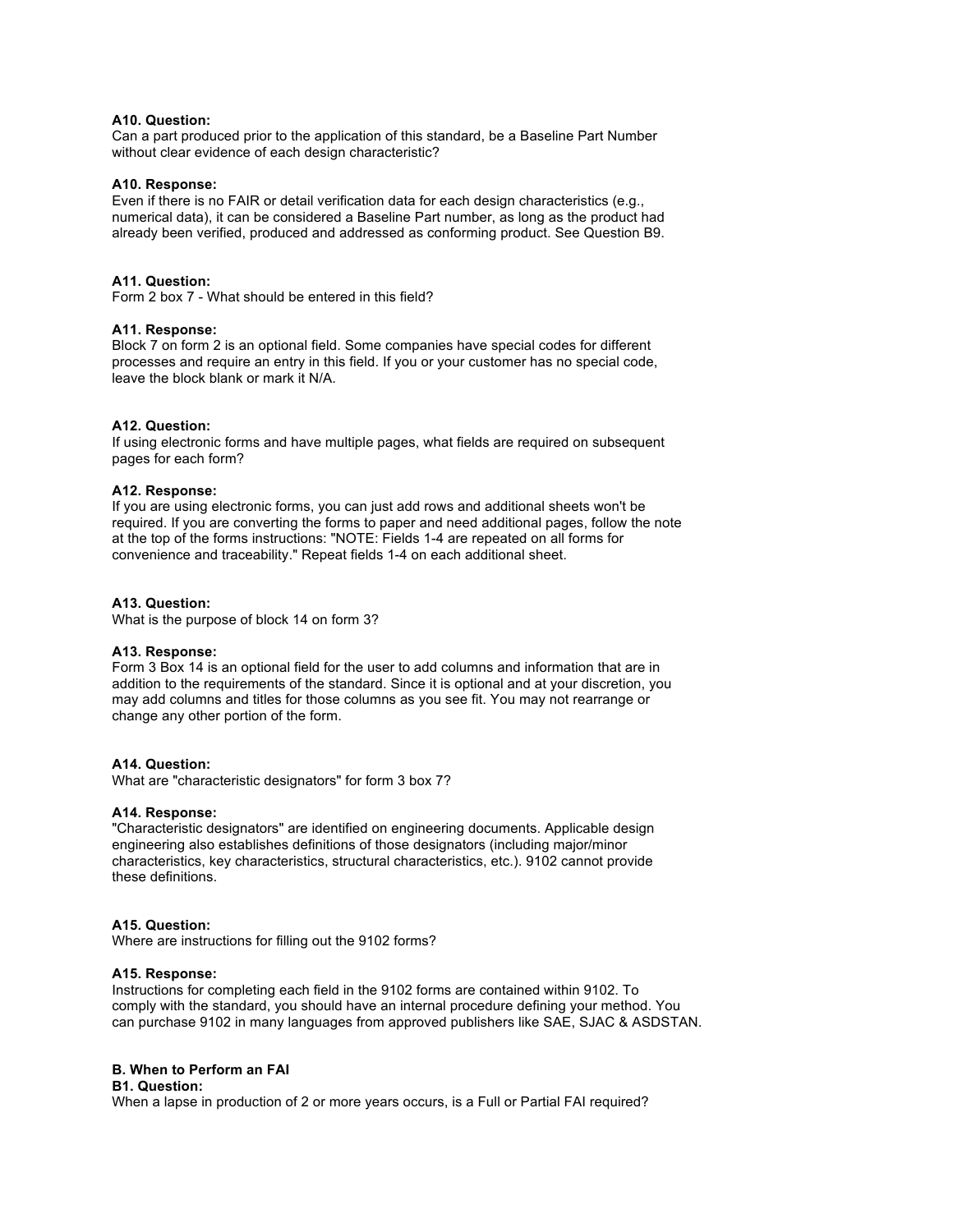### **B1. Response:**

Normally, a Full FAI would be required. If you perform Partial FAI, your FAI procedure should describe the procedure and rational required, and you have to clarify the reason why you choose Partial FAI instead of Full FAI and record the reason on field No.14 of Form 1. Note: this may be subject to customer approval.

### **B2. Question:**

**After an initial FAI is complete, is a supplier required to complete partial FAI's when inspection frequency and methods are changed?**

#### **B2. Response:**

**FAI (Complete/Partial) would be required for the changed inspection when the tool listed on Form 3 field 10 is changed.**

### **B3. Question:**

If Manufacturing is moved from one location/facility to another, is a new FAI required?

### **B3. Response:**

9102 - 5.3.2 states: A change in manufacturing source(s), process(es), inspection method(s), location of manufacture, tooling or materials, that can potentially affect fit, form or function. The key wording is "potentially affect fit, form or function". If you have good rationale supporting a position that the change doesn't "potentially affect fit, form or function" (and you can convince your customer) an updated FAI is not required. The move distance isn't a factor. Record the reason for Partial FAI on field No.14 of Form 1.

#### **B4. Question:**

In 5.3, there are conditions that require a new or partial FAI when a change occurs "that can potentially affect fit, form or function". How is this assessed?

#### **B4. Response:**

The only people able to evaluate these changes for "fit, form or function" are those knowing the product, the processes, the environment and knowing which problems occurred in the past (lessons learned). These people belong to the producer ("the organization" in 9100). You may also be influenced by your customer. Standards provide requirements but cannot provide methods for meeting the requirements. The organization should have a process to determine who is responsible for addressing events requiring an updated FAI.

#### **B5. Question:**

Is a partial FAI required for all natural or manmade events that affect the manufacturing process?

### **B5. Response:**

The key wording is "that affect the manufacturing process". If a company has provisions, such as calibration or recovery procedures, to validate that the equipment is not affected, then an update is not required.

# **B6. Question:**

Can an Assembly FAI be completed when one or more of the detail parts has not completed the FAI process?

#### **B6. Response:**

Unless the failed detail FAI affects the fit, form or function of the assembly, the Assembly FAI can be completed if it complies with 9102. The failed detail stands on its own, and it alone requires a FAI in accordance with paragraph 5.4.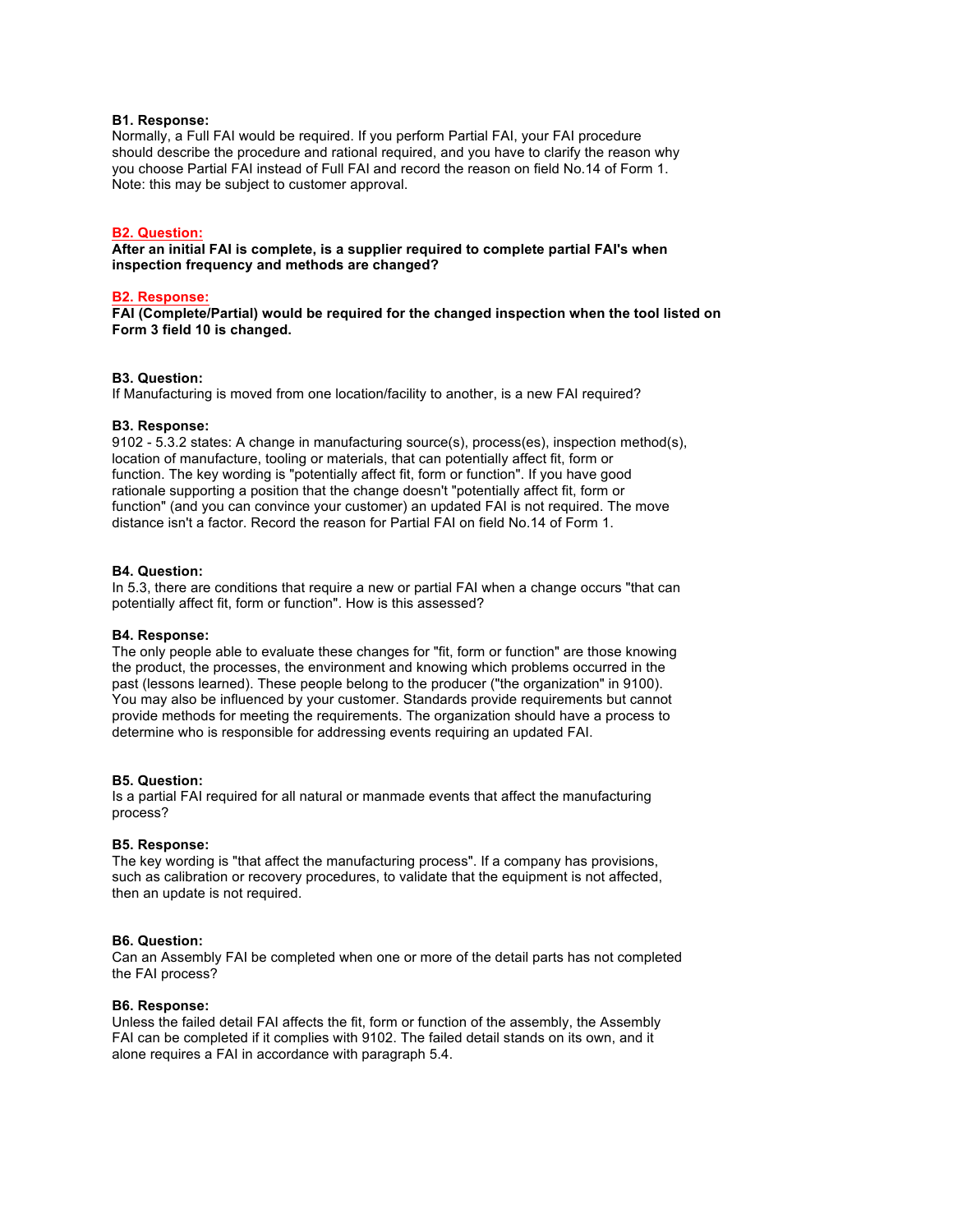### **B7. Question:**

When engineering provides alternates (material, fasteners, etc) must the FAI be repeated when the alternate is used?

### **B7. Response:**

A partial or full FAI would be required when an alternate is used. This is to account for compliance to the engineering used requirement. The determination of partial or full would depend on your assessment of the potential for affecting fit, form, or function.

### **B8. Question:**

When the supplier for a process specified by the drawing is changed, must the FAI be redone?

### **B8. Response:**

Yes, you or your new supplier must perform a partial FAI covering the processes/characteristics moved. Moving to a new supplier provides the "Potential" to affect fit, form or function. Also see answer to question B3.

### **B9. Question:**

If a baseline FAI exists but is to a system used prior to 9102, must the baseline FAI be updated to 9102 prior to performing a new partial FAI?

#### **B9. Response:**

9102 is not retroactive. A 9102 partial may be completed using the original completed baseline. See QuestionA9

### **B10. Question:**

Is 9102 required for short run or limited production of one or two units.

#### **B10. Response:**

Completion of 9102 FAIRs is optional for limited "short run" production of a specific item when: 9102 is not specified in customer order and AS9100 is not required. If only 9100 is required an alternate process must exist to meet the production process verification requirements of 9100.

# **C. Standard Catalog Hardware (SCH) (COTS)**

### **C1. Question:**

**Where is Standard Catalog Hardware (SCH) entered on the First Article Inspection Report (FAIR)?**

### **C1. Response:**

**Standard Catalog Hardware (SCH), when used as purchased, is entered on form 1 using its catalog part number. If Standard Catalog Hardware (e.g., AN, MS fasteners) are modified, then list that standard hardware on form 2, field 6.**

# **C2. Question:**

**How is standard Catalog Hardware defined?**

#### **C2. Response:**

**Any item purchased from a catalog available to the public is considered Standard Catalog Hardware. 9102 A defines STANDARD CATALOG HARDWARE as: A part or material that conforms to an established industry or national authority published specification, having all characteristics identified by text description, National/Military Standard Drawing, or catalog item.**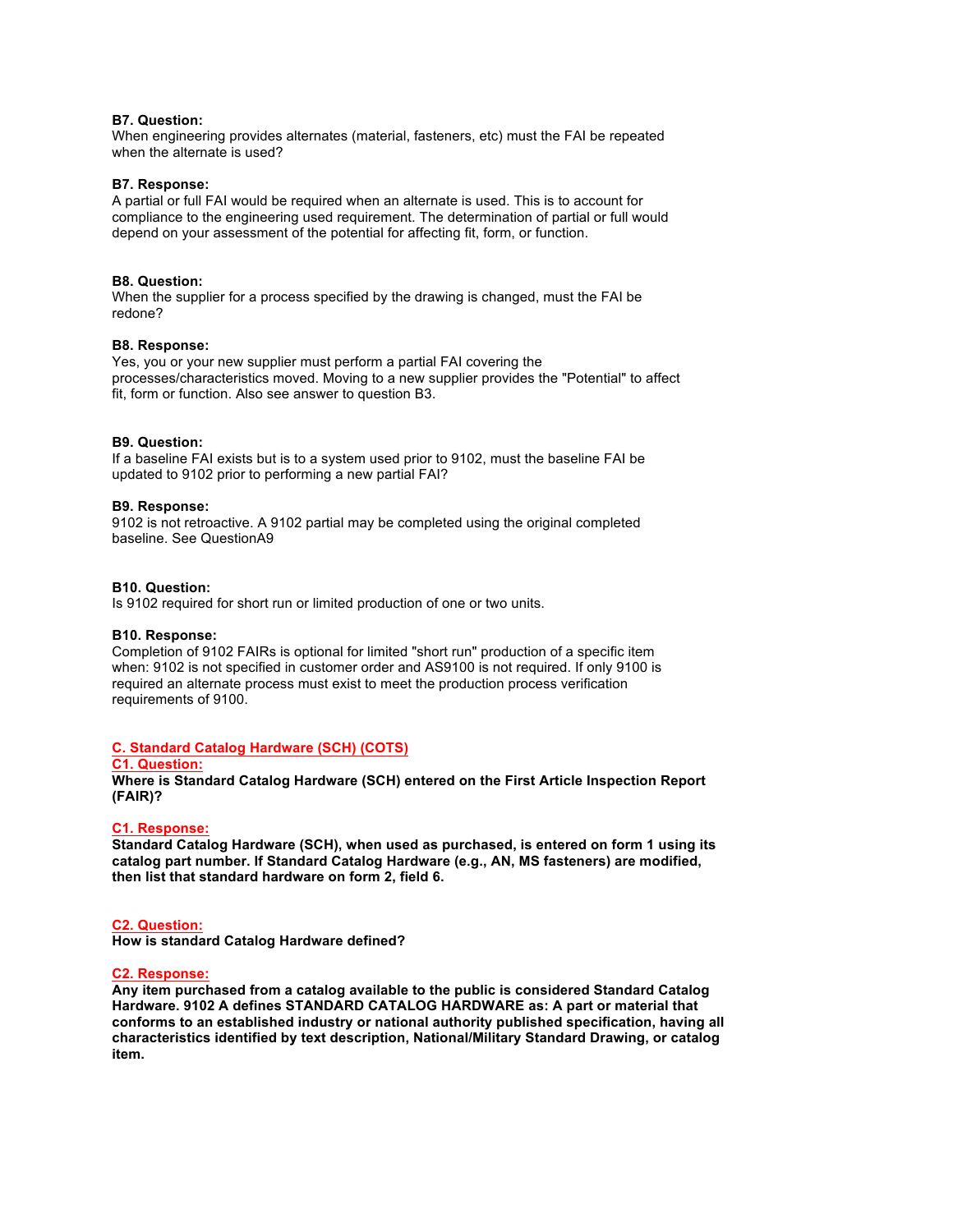### **C3. Question:**

**Are company designed standards, like Boeing's BAC standards, considered Standard Catalog Hardware?**

### **C3. Response:**

**No. Company designed standards are not available to the public and do not meet the definition. In your process you may conclude that the designer and/or the qualified manufacturer have FAI's for these standards on file. Company designed standards are entered on form 1. (see answer to Question C1).**

### **D. Similar Parts**

#### **D1. Question:**

Paragraph 5.3 states in part - FAI requirements may also be satisfied by previously approved FAI performed on identical characteristics of similar parts produced by identical means. How similar do the parts have to be?

### **D1. Response:**

If a series of parts are made using the same processes and the parts are identical except for a few characteristics, a complete FAI can be done on one part and for the others, account for the unique characteristics. On form 3 for the "other parts", record the unique characteristics and refer back to the full FAI for the identical characteristics. The key is traceability and that all characteristics are accounted for.

# **E. Purchase Order Requirements**

**E1. Question:** Does 9102 allow inspection to Purchase Order requirements?

# **E1. Response:**

Yes. The 9102 definition of drawing requirements indicates that the requirement may be invoked by purchasing document. 9102 Rev A definitions: "DRAWING REQUIREMENTS: Requirements of the drawing (including Parts Lists), specification, or purchasing document to which the article is to be made. These include any notes, specifications, and lower-level drawings invoked." Use Form 1, field 8 to list the Additional Changes. The Additional Changes in the Purchase Order including added and deleted characteristics are to be reported in Form 3. (eg. omit fasteners, excess material)

# **F. General Questions**

**F1. Question:**

Are 9100 requirements duplicated in 9102?

# **F1. Response:**

9102 requirements are not intended to duplicate 9100 requirements or test 9100 compliance. Each is a standalone standard.

# **F2. Question:**

What is the relationship between 9102 paragraph 5.3 and 9100 paragraph 7.5.1.1?

# **F2. Response:**

9102 is one means of meeting 7.5.1.1 but is not mandated by 9100.

# **F3. Question:**

What does "First Production Run" mean?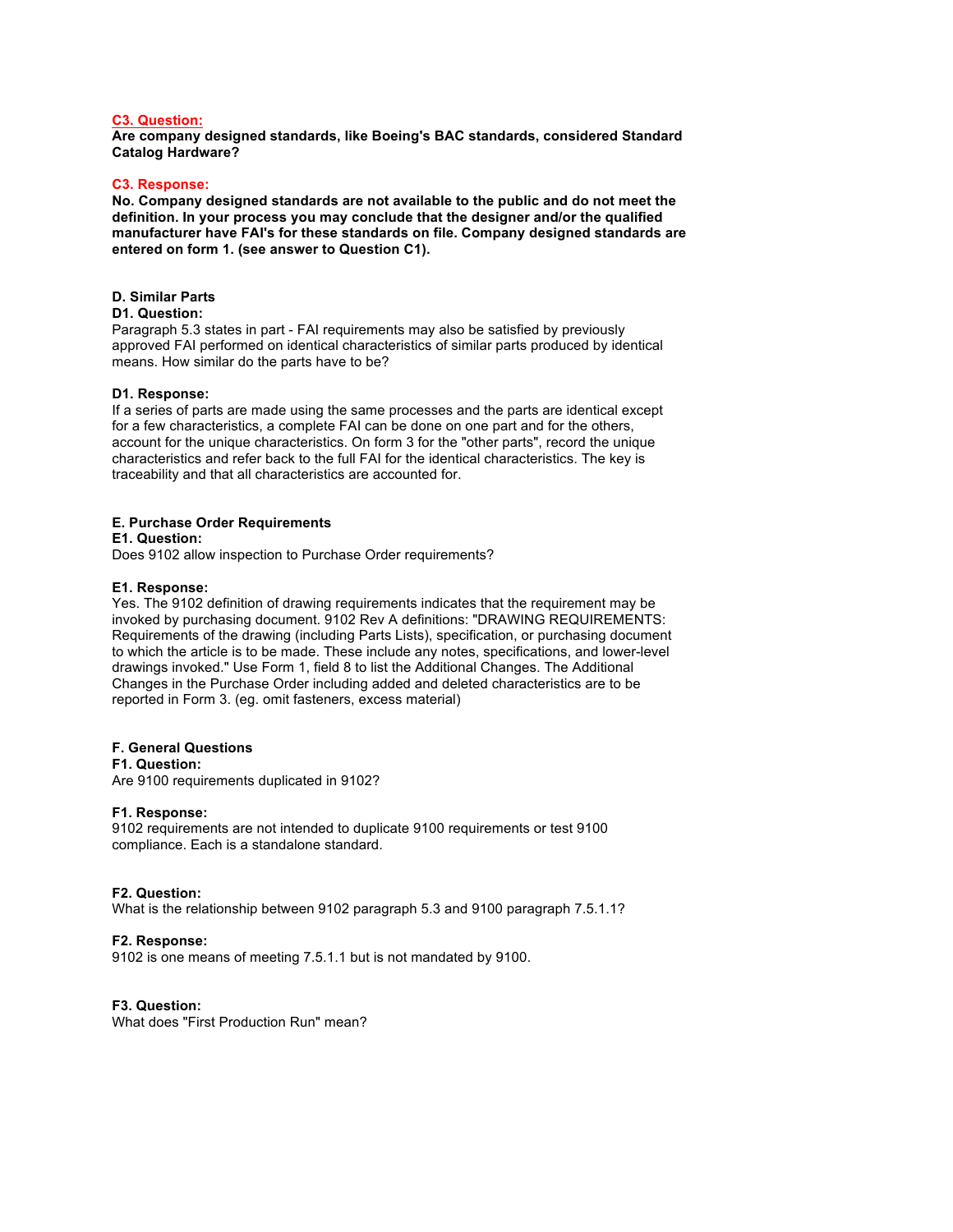### **F3. Response:**

The first production run is the first group of one or more parts that are the result of a planned process designed to be used for future production of these same parts. The first production delivery parts require an FAI. Development and prototype parts that are not intended for production use are not considered as part of the first production run.

#### **F4. Question:**

How is a partial FAI documented?

### **F4. Response:**

When performing a partial FAI, use form 1 and only the additional forms required to document the change. Also, reference the original FAI on form 1, field 14. The original forms must never be altered. You may use attachments to any form if more space is needed.

#### **F5. Question:**

**Can an FAI be completed when a non-conformance exists?**

### **F5. Response:**

**The non-conformance must be corrected and the correction verified and documented on new forms at the next production run before considering the FAI "completed". The FAI with design characteristic nonconformance(s) is Not Complete. An FAI with noted nonconforming design characteristics should have block 19 signed and noted as "Not Complete"**

- **- When processing a FAIR with documented nonconformances:**
- **- Record the nonconforming design characteristic(s) on form 3.**
- **- Record the nonconformance document reference number on form 3 field 11.**

**Check the box "FAI Not Complete" on form 1 field 19. Note: this standard does not control disposition of the nonconformance.**

**The Organization implements corrective actions and performs a partial FAI for all affected characteristics on the next production run after implementation of the corrective action. If the partial FAI does not clear all nonconformances, the FAI is still Not Complete and the requirement to complete the FAI is still in effect. Note: a full FAI may be done in lieu of a partial FAI.**

#### **F6. Question:**

How are unique characteristic numbers established?

#### **F6. Response:**

Standards provide requirements and cannot provide methods. You may use any technique that provides traceability from the engineering to the FAI report.

### **F7. Question:**

Is N/A required to be entered on fields that do not contain information?

**F7. Answer:** This needs to be defined in your QMS procedures.

#### **F8. Question:**

In the definition of First Article Inspection, what is the meeting of independent as used in 9102?

#### **F8. Answer:**

The person that verifies the characteristic for the First Article cannot be the same person that generated the characteristic. Self-inspection is not permitted (ie. operator selfverification). Also, the equipment used to verify the characteristic needs to be different from the equipment used to produce the characteristic.